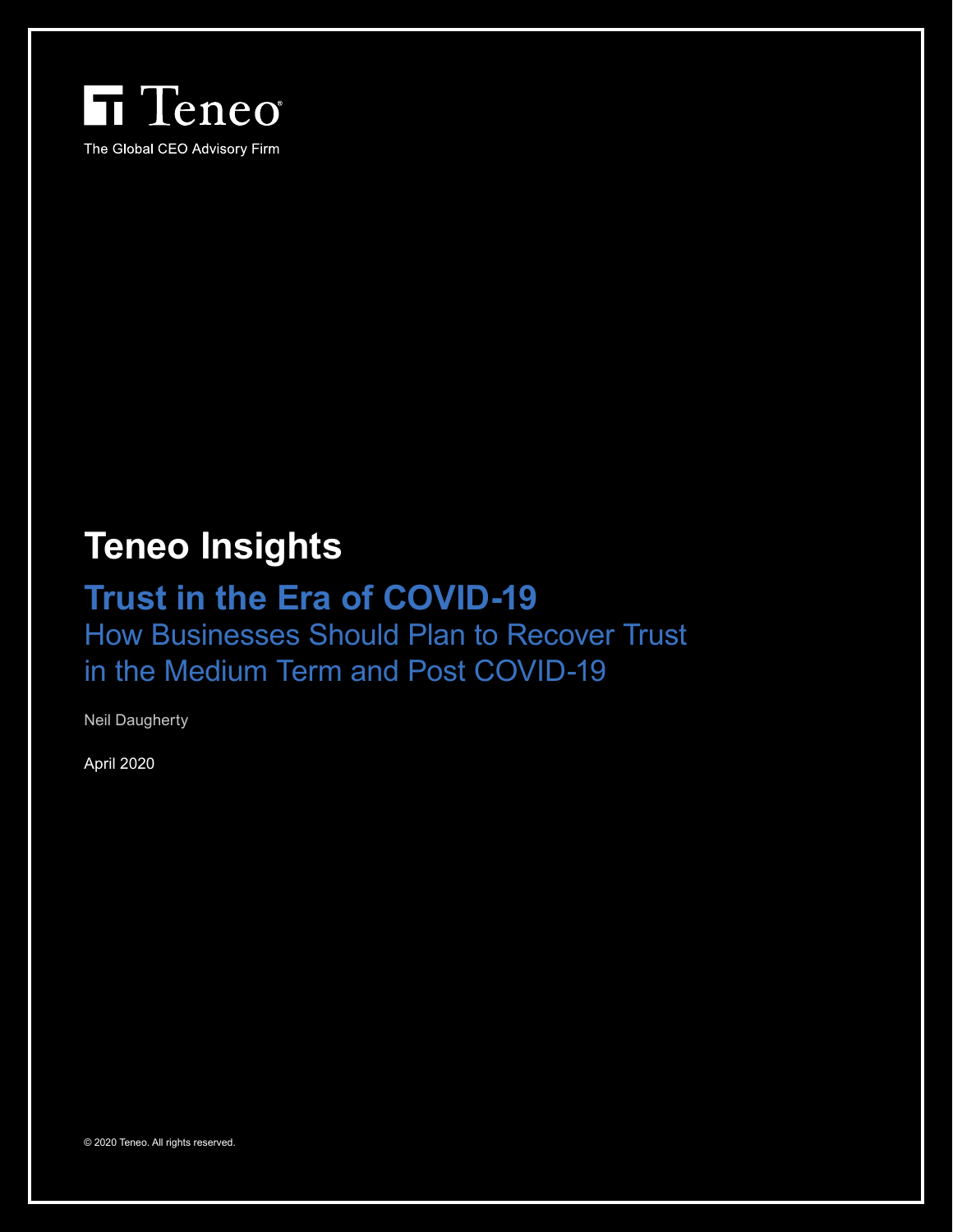"Everybody has a plan, and then they get punched in the mouth," was former world heavyweight boxing champion Mike Tyson's take on the established trope of military theory which can be traced to the rather less famous nineteenth century Prussian Field Marshall Helmuth von Molkte.

Until recently there were few things more vicious and deadly known to man than an uppercut from 'Iron Mike' in his heyday, but the global COVID-19 pandemic has created a new reality for all of us, through a global, invisible silent killer with a likely duration closer to Moltke's era as captured in Leo Tolstoy's *War and Peace* than three rounds in a heavyweight title fight. Throughout history, the dual constant has remained that events will derail any plan - but also that leaders, in both politics and business, will be judged for posterity by their response, and how they adapt.

As the debate around how and when to reopen economies rages, in the absence of a global coordinated response plan, what are the considerations that business leaders need to address? At the most fundamental level, this is a judgment call on weighing commercial and litigation risk versus risk to reputation and trust.

There is plenty of established academic research and real-world examples that prove that trust is a vital intangible asset for business: it lowers

cost and barriers to access for talent and financial capital, the burden of regulation, and ultimately it also drives commercial growth and sales. In large parts of Asia, at the leading edge of COVID-19 lockdown response, between 30 to 50% of consumers surveyed say they have changed their choice of primary grocery provider since COVID-19; as restrictions on movement have eased, up to 50% of those consumers in China have not switched back.<sup>1</sup>

At its most basic, trust in specific businesses through the lens of their COVID-19 response is going to be framed in terms of how businesses have looked after their employees and their families, their customers and their communities. This is the acid test of ESG strategies and commitments to stakeholder capitalism, happening in double quick time.

While there are countless general, macro surveys on consumer confidence, economic recovery projections and what general attitudes to business in a post COVID-19 world will look like, in reality there is so much volatility in public attitudes, that 'it is too soon to say,' to paraphrase Zhou Enlai, Communist China's first premier, when asked about the lasting impact of the French revolution shortly before his death in the 1970s. That is not to say that leaders should not be thinking about cementing, repairing or rebuilding trust in their organisations now, to secure future success.



**Neil Daugherty** Senior Managing Director neil.daugherty@teneo.com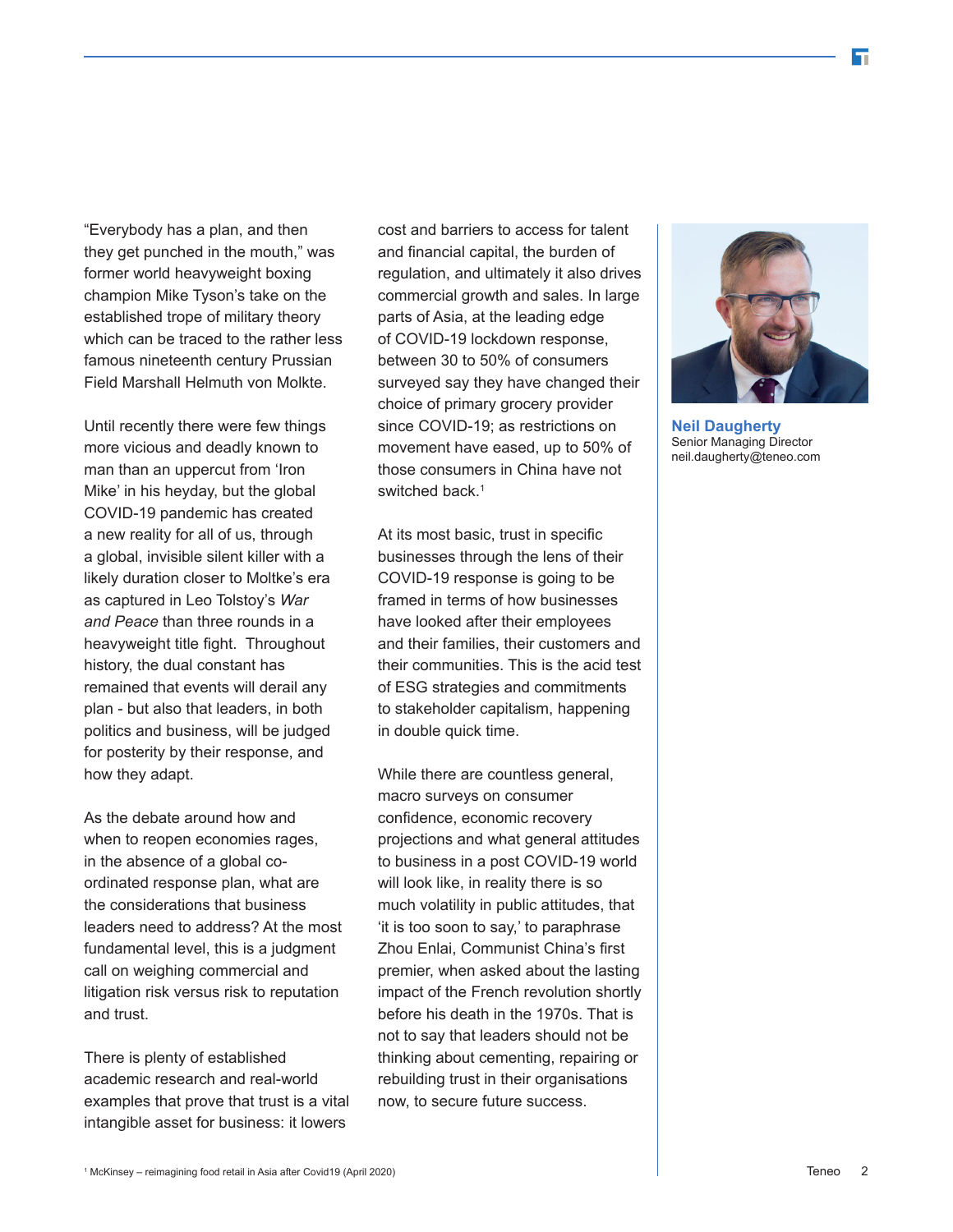### **Trust: Three Different Perspectives**

**1. Sensitivity to trust?** Where and how can trust affect your business? What can it do or not do because of how much it is trusted to do the right thing? For consumers, this might be a forgiveness for short term supply interruptions or service failure based on past experience, for governments, it may be whether they are likely to apply stricter regulation or heavier taxation, due to mistrust of a company's intentions, or partner with them (e.g. the NHS working with Apple and Google to develop a NHSX COVID-19 contact tracing app). The existential decision of whether to reopen too quickly – and jeopardise public health – or too slowly and risk further commercial disbenefit, sits firmly here.

**2. Visibility of trust?** Who trusts a business, and for what? Are its actions today laying land mines for trust in the future? For instance, airlines refunding customers for flight cancellations only in vouchers, to protect their own cashflow, or major events organisers rescheduling events too soon to protect their own revenues at the risk of public safety. There is also plenty of academic research to suggest that consumers are more likely to forgive a perceived lapse in core competence of a hitherto trustworthy company than a clear breach of integrity or values.

**3. Capability for trust?** Does a business have the right capabilities needed to maintain its reputation for ability? Does it have an established culture in place to facilitate decision-making that will be seen as possessing integrity? This will be reflected in fair treatment of people, customers and suppliers. How engaged are a business' employees, even those who may have been furloughed? The experience of the

2008 Global Financial Crisis – where banks admittedly had more agency for the problem than businesses have for COVID-19 - shows that consumer trust was highly sensitive to whether business elites were seen to have 'shared the pain' on appropriate pay and rewards. And crucially, do existing ESG frameworks and strategies withstand the COVID-19 acid test?

Another key consideration which many businesses are alive to is that in responding to a crisis unprecedented in both its impact and duration, the team managing frontline crisis response should be separated from that planning the approach to recovery on the other side. Both to avoid burnout but also to create strategic and management capacity.

## **Fail to Prepare, Prepare to Fail**

The process for planning recovery needs to begin with a current assessment of state of play on employees, customers and investors, across a trust matrix. That means modelling through options on the likely shape of economic recovery, and choices on what a business operating model may look like to manage this 'new normalcy.' That should also include a frank assessment of vulnerabilities in the commercial model, and balancing threats to long term trust with decisions on commercial and legal risk. It needs to incorporate a prioritisation and hierarchy of business moves, with clear stage gates. And finally, there needs to be a mechanism for stress-testing a strategy against audience insights, from government and regulatory audiences, to employees and consumers.

The toolkit to inform these strategies will vary by business – from running a 'back to business' strategy against existing economic models, to consumer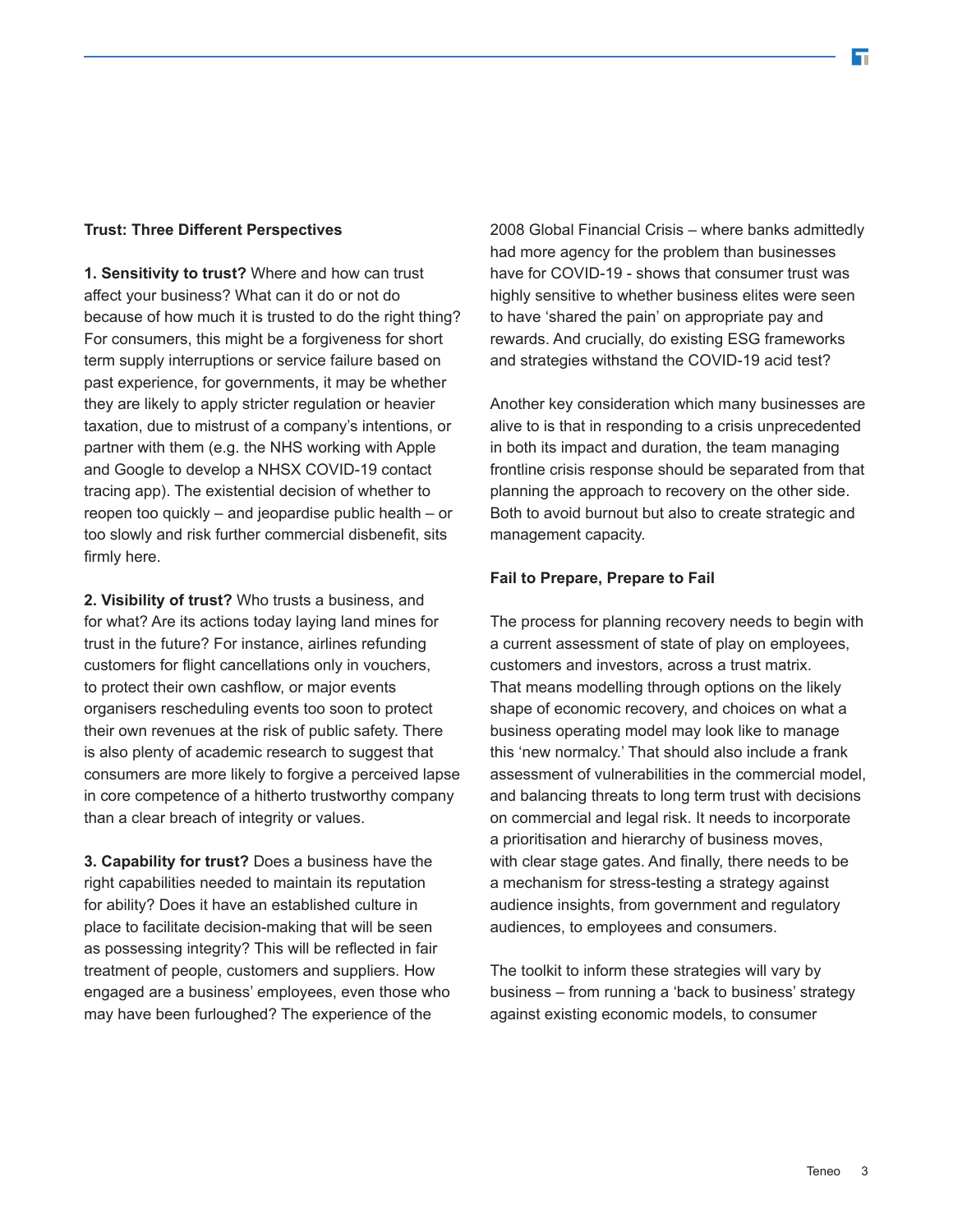insights, qualitative stakeholder feedback, and snap or pulse employee polling. And like everything in the post COVID-19 world, the planning process can and should run to collapsed timescales.

One thing is certain – the pandemic will pass, just as the 'Spanish Flu' pandemic of 1918 did before it. And there will be a reckoning in retrospect for those businesses and governments that have been perceived to do the right thing throughout – with clear winners and losers. So, planning for life on the other side needs to start now.

(And as a footnote of hope for the resilience of humanity – maybe we should look to James 'Buster' Douglas, who despite being 'punched in the mouth' and sent to the canvas by Iron Mike Tyson in the 8th round of their title fight in 1990, got back to his feet to fight back and stop the undisputed heavyweight champion of the world in the 10th round).

#### **Additional References**

- Critcher, C.R., Inbar, Y., & Pizarro, D.A. (2012). How quick decisions illuminate moral character. Social Psychological and Personality Science, 4(3).
- Van de Calseyde, P.P.F.M., Keren, G., & Zeelenberg, M. (2014). Decision time as information in judgment and choice. Organizational Behavior and Human Decision Processes.
- Nakayachi, K. & Watabe, M. (2005). Restoring trustworthiness after adverse events: The signalling effects of voluntary 'hostage posting' on trust. Organizational Behavior and Human Decision Processes.
- Mayer, R.C., Davis,J.H., & Schoorman. F.D. (1995). An integrative model of organizational trust. The Academy of Management Review, 20(3).